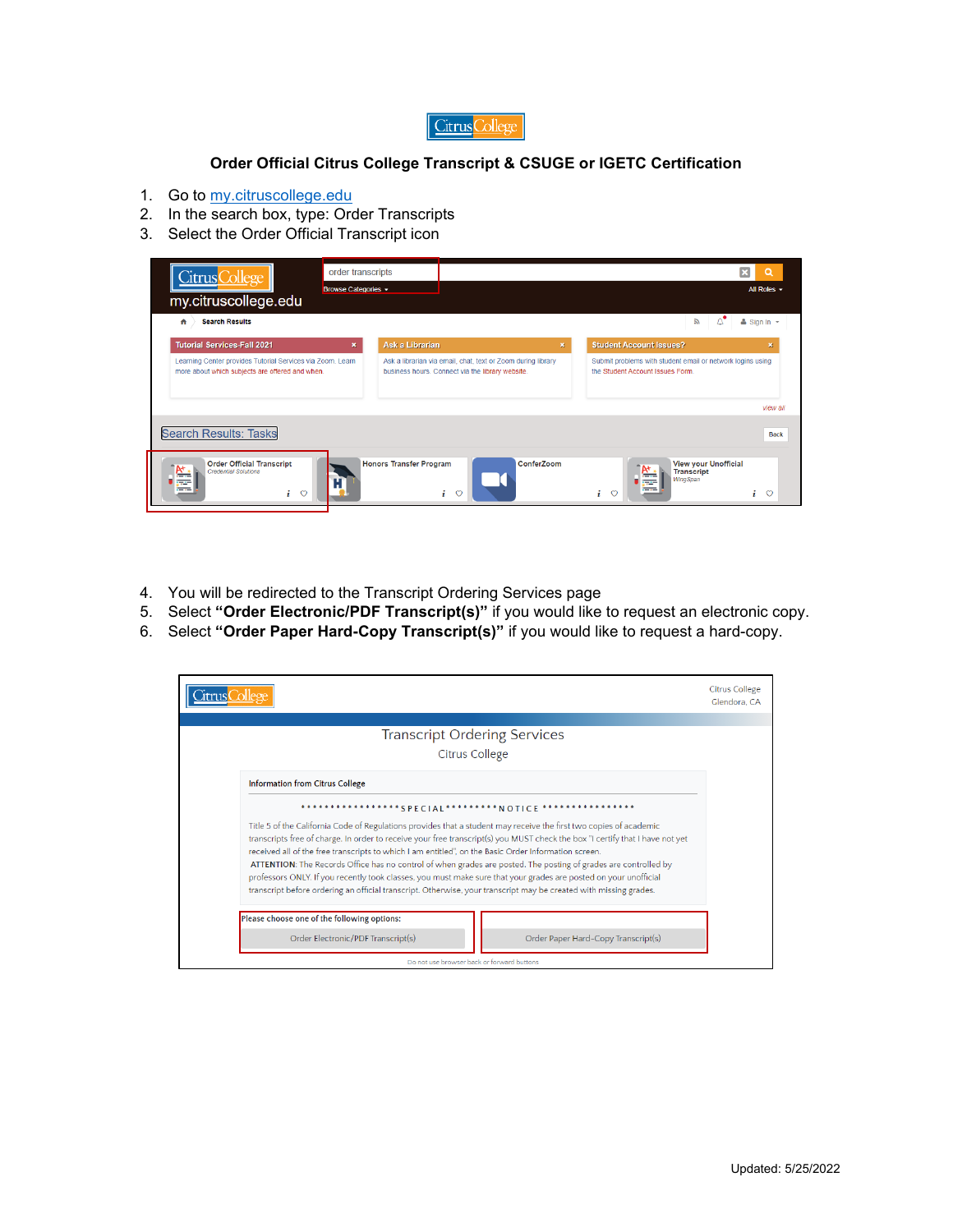7. Complete the Student Information page.

| <b>Student Info</b>                             | <b>Order Options</b><br>Recipient(s)<br>Payment<br>Summary |
|-------------------------------------------------|------------------------------------------------------------|
| <b>Student Information</b>                      |                                                            |
| Information needed to locate your records       |                                                            |
| Social Sec #                                    | Either SSN or Student ID must be specified                 |
| <b>Student ID</b>                               |                                                            |
| <b>Attended From Year</b>                       | *Required<br><b>YYYY</b>                                   |
| <b>Attended To Year</b>                         | *Required<br><b>YYYY</b>                                   |
| <b>Birth Date</b>                               | *Required<br>MMDDYYYY                                      |
|                                                 | Enter as MMDDYYYY                                          |
| Enter names as they exist in the school records |                                                            |
| <b>First Name</b>                               | *Required                                                  |
| <b>Middle Name</b>                              | Enter if you think it is on your school record             |
| <b>Last Name</b>                                | *Required                                                  |
| Suffix                                          | Jr, Sr, etc.<br>(optional)                                 |

- 8. Select when you would like your transcript to be released:
	- a. **Send now** transcript will be released shortly after request is submitted and it may not include final grades from current term.
	- *b.* **Send after final grades for current term post** transcript will be released after final grades for the current semester/term have posted on your transcript. *Please note, universities will request final transcripts that include final grades for your last semester at Citrus College. You may want to select this option if the reason you are requesting an official transcript is to fulfill this university requirement.*
	- c. **After degree or certificate is posted** transcript will be released after your degree or certificate has posted on your transcript. *If you have applied for an Associate Degree for Transfer (ADT) and need this to be reflected on your official transcript to show to the university, you may want to select this option.*

**Transfer student: Please check your university portal and/or email for important deadlines to submit official transcripts and other documents to the university as these dates vary by campus.**

| Tell us when to release your transcript(s)                                                                                                                                                                                                                     |
|----------------------------------------------------------------------------------------------------------------------------------------------------------------------------------------------------------------------------------------------------------------|
| $\circ$ Send Now (Transcript order may be released without degree or final grades)                                                                                                                                                                             |
| Send after final grades are posted for my current term (Degree/Certificate may not yet be posted):<br><b>OFall Semester</b><br>O After degree or certificate is posted (Transcript order will be released when all Degree/Certificate requirements are posted) |
| Other information required by Citrus College                                                                                                                                                                                                                   |
| *Required<br><b>Primary Reason for Ordering</b><br>For Transfer Admission                                                                                                                                                                                      |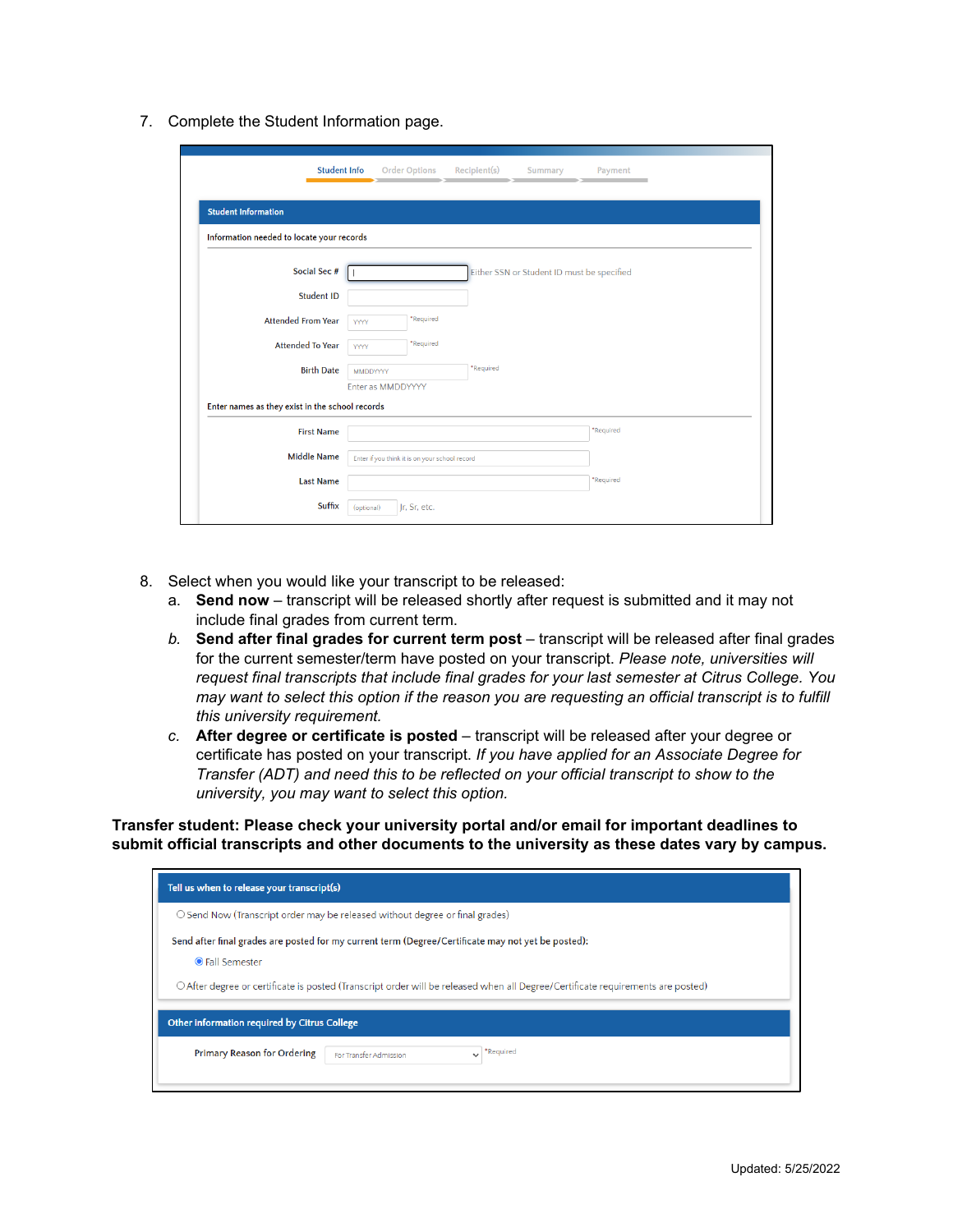- 9. If you are requesting certification, please select one option:
	- a. If you are requesting **CSUGE Certification**, select California State University General Education Breadth
	- b. If you are requesting **IGETC Certification**, select Intersegmental General Education Transfer Curriculum IGETC



## **What is the CSUGE or IGETC Certification?**

- **CSUGE certification** is for students transferring to a California State University (CSU) who want to confirm that they have completed the transfer requirements for their CSU.
- **IGETC certification** is for students transferring to a University of California (UC) who want to confirm that they have completed the transfer requirements for their UC.
- 10. Choose the recipient. You may search for a recipient using the "Search our Recipient Table"

| Please choose a type of recipient                                                             |  |
|-----------------------------------------------------------------------------------------------|--|
| Search our Recipient Table                                                                    |  |
| Choose this option to search recipients that are already set up in our system.                |  |
| This is the only way to find colleges or universities who receive transcripts electronically. |  |
| Select the recipient's state:                                                                 |  |
| <b>CALIFORNIA</b>                                                                             |  |
|                                                                                               |  |
| <b>Next</b>                                                                                   |  |
| ○ Myself                                                                                      |  |
| ○ Select an Application Service                                                               |  |
| Choose this option for Application Services such as AMCAS, LSAC, PHARMCAS, etc.               |  |
| O Direct Access Code Lookup                                                                   |  |
| Choose this option if you were provided with a "Direct Access Code" by your recipient.        |  |
| $\bigcirc$ Enter Recipient Manually                                                           |  |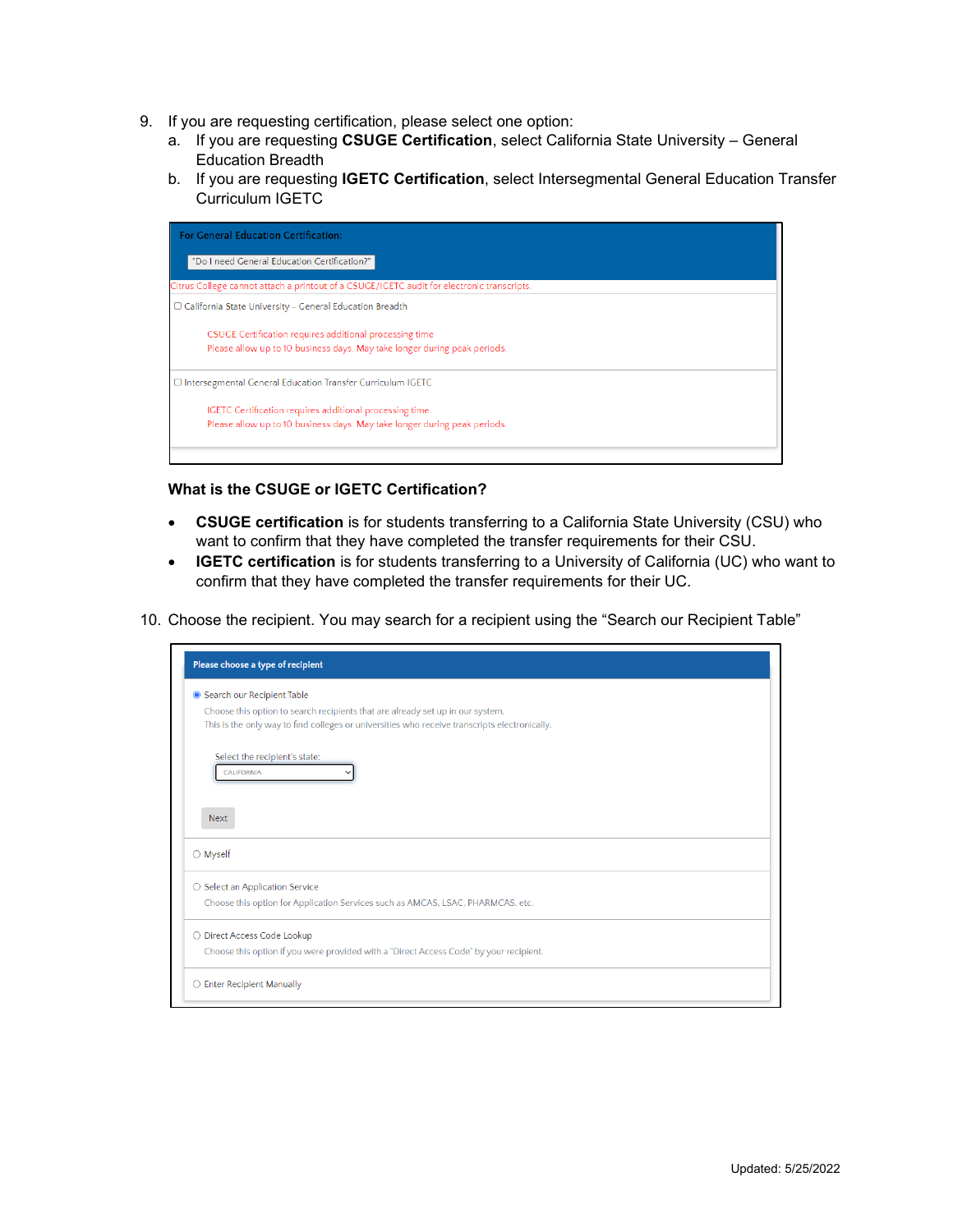- 11. Once you select the recipient, you will need to select the "Delivery Method"
	- a. Depending on the receiving institution, you may see three different delivery methods: Electronic, PDF Download, and Paper-Hard Copy. *Please note that not every institution may offer all three options.*

## **If you select "PDF Download" as the Delivery Method and are requesting IGETC or CSUGE Certification, the Admissions & Records (A&R) Office will be able to attach a copy of your IGETC or CSUGE certification worksheet.**

*Please note not all institutions are set up to receive PDF Download transcripts.*

| <b>Searching for Recipient 1 in CALIFORNIA</b>                                                                          |                                |                                                      |
|-------------------------------------------------------------------------------------------------------------------------|--------------------------------|------------------------------------------------------|
| Search <sup>2</sup>                                                                                                     | Type School Name Here          |                                                      |
| Available Recipients for University of California, Berkeley                                                             |                                |                                                      |
| <b>Address</b>                                                                                                          | <b>College/University Type</b> | Delivery Method(s) <sup>O</sup>                      |
| <b>UNDERGRAD ADMISSION</b><br>UNIV OF CALIFORNIA - BERKELEY<br>16 SPROUL HALL, MC 0608<br><b>BERKELEY CA 94720-5404</b> | Undergraduate                  | Electronic<br><b>PDF</b> Download<br>Paper Hard-copy |
| <b>GRADUATE ADMISSION</b><br>UNIV OF CALIFORNIA-BERKELFY<br>318 SPROUL HALL #5404<br>BERKELEY CA 94720-5901             | Graduate                       | <b>PDF</b> Download<br>Paper Hard-copy               |

**If you select "Electronic" as the Delivery Method and are requesting IGETC or CSUGE Certification, your certification will be annotated on the official transcript.** *With this delivery option, the certification will not be sent as a separate worksheet.*

| Available Recipients for California State University - Los Angeles |                                |                                 |
|--------------------------------------------------------------------|--------------------------------|---------------------------------|
| <b>Address</b>                                                     | <b>College/University Type</b> | Delivery Method(s) <sup>O</sup> |
| ADMISSIONS & RECRUITMENT                                           | Undergraduate                  | Electronic                      |
| CAL STATE UNIV - LOS ANGELES                                       |                                |                                 |
| 5151 STATE UNIVERSITY DR                                           |                                | Paper Hard-copy                 |
| LOS ANGELES CA 90032-4226                                          |                                |                                 |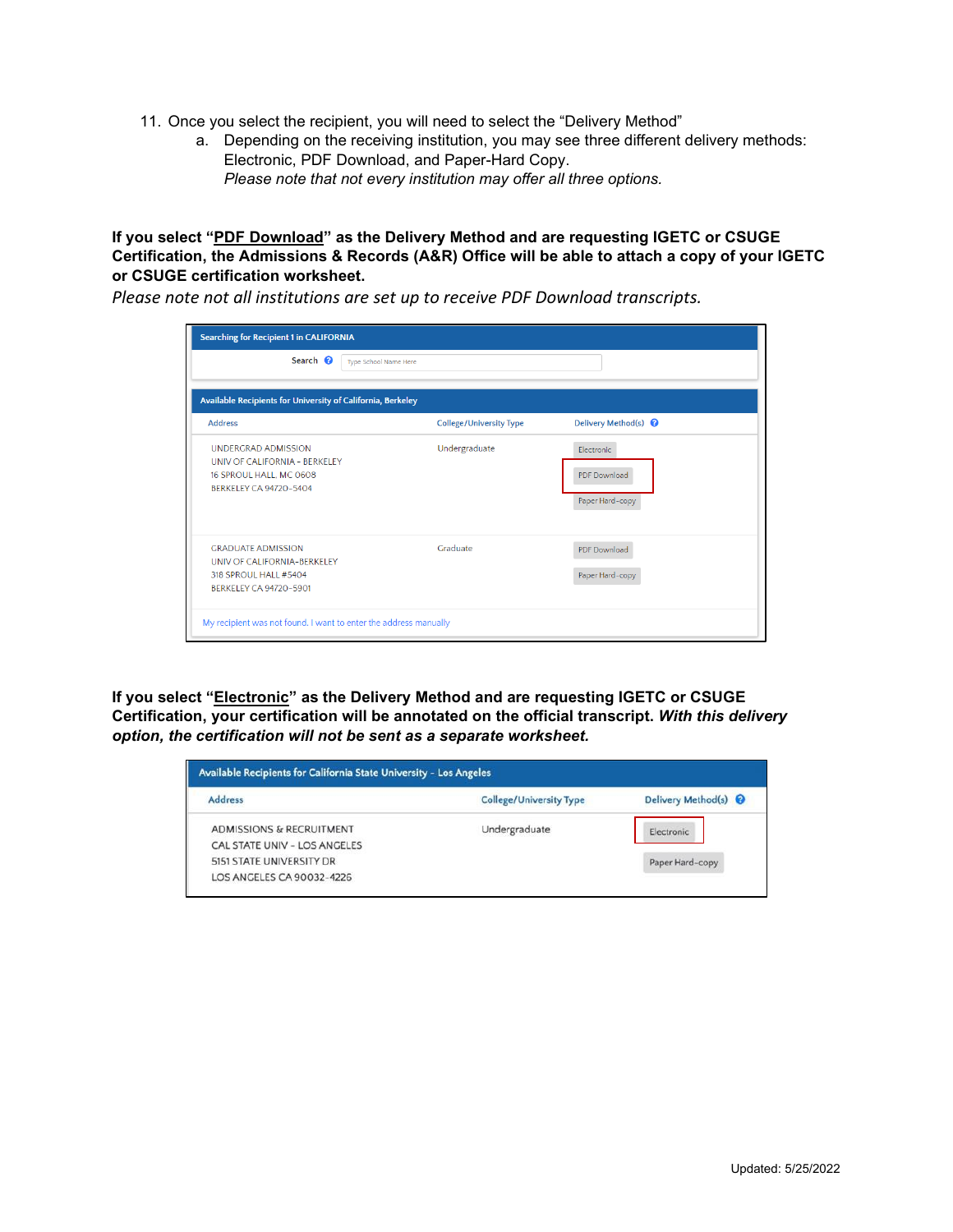- 12. If you selected "**PDF Download**" as the delivery method, you will be asked:
	- **a. Are you providing an attachment? Select "YES"** to have CSUGE or IGETC Certification worksheet attached to your transcript request.

|                                                                                                   | <b>Delivery Method</b><br><b>PDF</b> Download                                                                                                                                          |
|---------------------------------------------------------------------------------------------------|----------------------------------------------------------------------------------------------------------------------------------------------------------------------------------------|
| <b>Recipient Information</b>                                                                      |                                                                                                                                                                                        |
|                                                                                                   | <b>UNDERGRAD ADMISSION</b>                                                                                                                                                             |
|                                                                                                   | UNIV OF CALIFORNIA - BERKELEY                                                                                                                                                          |
|                                                                                                   | BERKELEY CA 94720-5404                                                                                                                                                                 |
|                                                                                                   | 510-642-3175                                                                                                                                                                           |
|                                                                                                   |                                                                                                                                                                                        |
|                                                                                                   | Some recipients require additional information pages ("Attachments") alongside your transcript.<br>Any transcript order with an Attachment is currently limited to a single recipient. |
| <b>Attachment Options for this Recipient</b><br>Are you providing an attachment?<br>$\bigcirc$ No | $\bullet$ Yes (This is not common) $\bullet$                                                                                                                                           |
| <b>Recipient Confirmation</b>                                                                     |                                                                                                                                                                                        |

13. Confirm that everything looks correct with your request:

|                    | Quantity     | <b>Delivery Method</b>                                                     | Recipient                                                                                                          | <b>Actions</b> |
|--------------------|--------------|----------------------------------------------------------------------------|--------------------------------------------------------------------------------------------------------------------|----------------|
| <b>Recipient 1</b> | 1 Transcript | <b>PDF</b>                                                                 | UNIV OF CALIFORNIA - BERKELEY<br>Undergraduate Adm                                                                 | Remove         |
|                    |              |                                                                            | Attachments required for this recipient:<br>. I am providing an attachment that<br>must be sent with my transcript | Update         |
|                    |              | Some of the options you have chosen limit this order to a single recipient |                                                                                                                    |                |
|                    |              |                                                                            |                                                                                                                    |                |

- 14. In the Summary page, under Basic Order Information, confirm that you indicated IGETC or CSU GE Certification if needed.
	- *a. In the example below, this student requested CSUGE Certification*